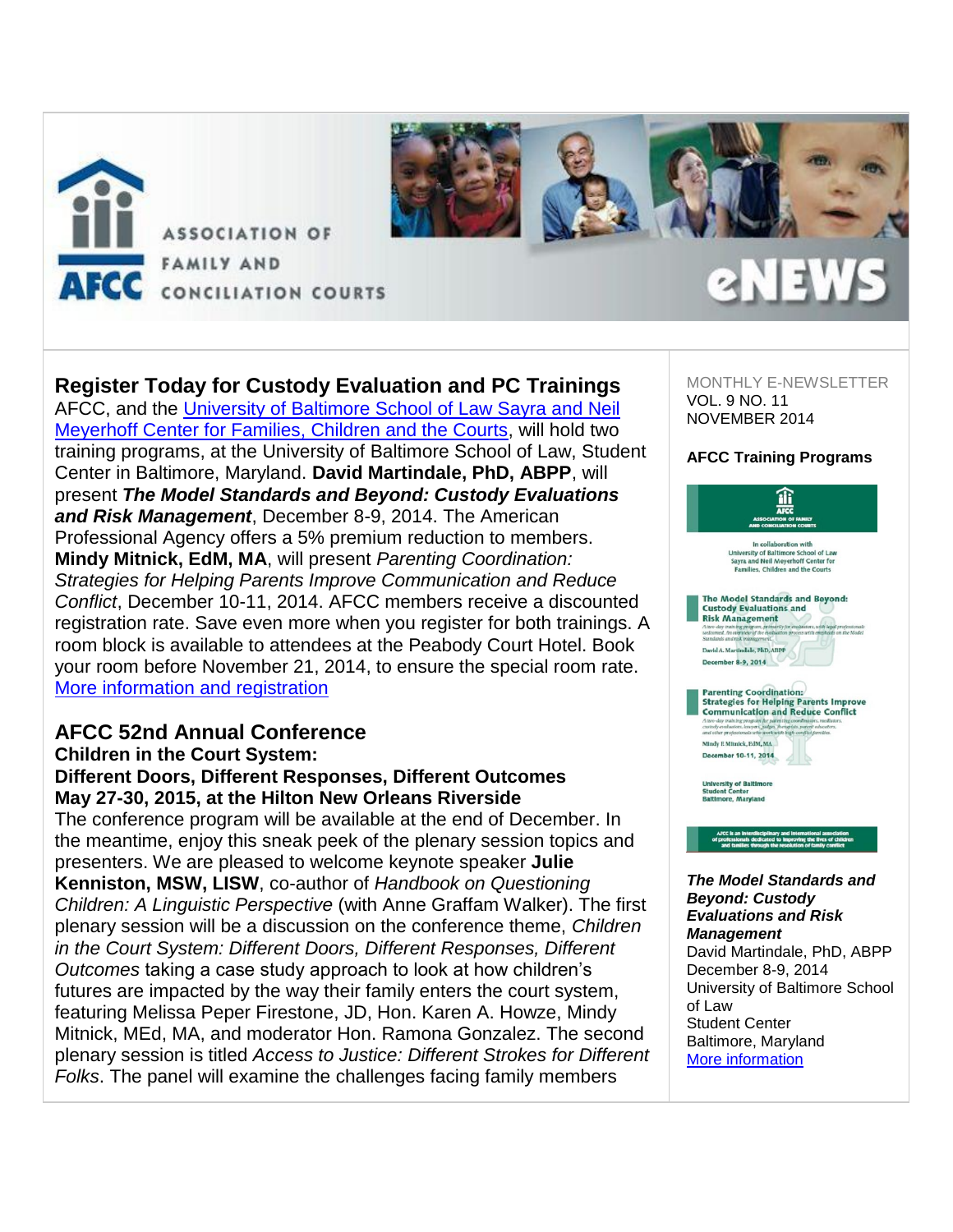and professional communities as they strive to provide effective, affordable access to justice, featuring Jacqueline Boggess, JD, Hon. Peter Boshier, David A. Martindale, PhD, ABPP, Forrest (Woody) Mosten, JD, Jin Ho Verdonschot, PhD, and moderator William Howe, III, JD.

## **December 1 Deadline for Sponsors and Advertisers**

The December 1 deadline for sponsorships to be listed and advertisements to be included in the printed conference program is just around the corner. Our generous sponsors help AFCC to keep conferences affordable and accessible to more professionals by offsetting increasing conference expenses. Advertising in the conference program is an effective way to have your message received by a large audience of family law professionals who receive an AFCC conference brochure by mail or at chapter events, with additional exposure in the digital version of the brochure. [More information](http://afcc.networkats.com/members_online/utilities/emailct.asp?9dd10882dab7829b8742268dc8546b2270f1b3bbcdfa29b97e7f79b4f2df505940714aebb27d50c4) or contact [Erin Sommerfeld.](mailto:esommerfeld@afccnet.org)

## **AFCC Symposium in San Antonio Wrap-Up**

The AFCC 11th Symposium on Child Custody Evaluations, *Examining Unintended Consequences*, November 6-8, 2014, in San Antonio, was a great success. Thank you to everyone who participated, attendees, the conference committee, exhibitors, presenters, and volunteers. We look forward to the next Symposium on Child Custody Evaluations in 2016.

## **Audio Recordings are Available**

Audio recordings of sessions are available for purchase through [Digital](http://afcc.networkats.com/members_online/utilities/emailct.asp?bc45b7dabfb513d203a85dc4dd23e9e95604e177cdfa29b97e7f79b4f2df505940714aebb27d50c4)  [Conference Providers, Inc.](http://afcc.networkats.com/members_online/utilities/emailct.asp?bc45b7dabfb513d203a85dc4dd23e9e95604e177cdfa29b97e7f79b4f2df505940714aebb27d50c4) If you weren't able to attend the Symposium or couldn't make it to all the sessions you wanted to attend, this option is the next best thing. AFCC members enjoy free access to audio recordings of plenary sessions in the Member Center. For the Symposium, this means members may listen to the Opening Session— *Town Hall Meeting, Examining the Unintended Consequences of Child Custody Evaluations* and General Session—*The Activities and Roles of Consultants: How Many is too Many?*—a \$40 value. [Listen to symposium audio](http://afcc.networkats.com/members_online/utilities/emailct.asp?c77554b96db9027e3744dfd2e097fe147a8864f0cdfa29b97e7f79b4f2df505940714aebb27d50c4)

## **Ask the Experts Ten Tips for Online Mediators: All Mediators are Online Mediators**

*Clare Fowler, EdD, Eugene, Oregon*  Most of us are not online mediators. And yet, as I say this, I receive a notification of a new client contact by email, a text from a colleague

*Parenting Coordination: Strategies for Helping Parents Improve Communication and Reduce Conflict* Mindy Mitnick, EdM, MA December 10-11, 2014 University of Baltimore School of Law Student Center Baltimore, Maryland [More information](http://afcc.networkats.com/members_online/utilities/emailct.asp?8fb0758c91f394464f84ae4c8016e3ab1109b05ccdfa29b97e7f79b4f2df505940714aebb27d50c4)

#### **AFCC Conferences**

**AFCC 11th Symposium on Child Custody Evaluations**

*Examining Unintended Consequences* November 6–8, 2014 Hyatt Regency Hill Country Resort and Spa San Antonio, Texas [Certificate of Attendance](http://afcc.networkats.com/members_online/utilities/emailct.asp?9d8d519d1c93e18fdbf5b2a5f17c31d8e9561efecdfa29b97e7f79b4f2df505940714aebb27d50c4)

#### **AFCC 52nd Annual Conference**

May 27–30, 2015 *Children in the Court System: Different Doors, Different Responses, Different Outcomes* Hilton New Orleans Riverside New Orleans, Louisiana [More information](http://afcc.networkats.com/members_online/utilities/emailct.asp?3fcd053cba811b69818e9917cab0350dd44f6e65cdfa29b97e7f79b4f2df505940714aebb27d50c4)

#### **AFCC Regional Training Conference**

November 5–7, 2015 Hyatt Regency Columbus Columbus, Ohio

#### **AFCC 53rd Annual Conference**

June 1–4, 2016 Sheraton Seattle Hotel Seattle, Washington

## **AFCC 54th Annual**

**Conference** May 31–June 3, 2017 Sheraton Boston Hotel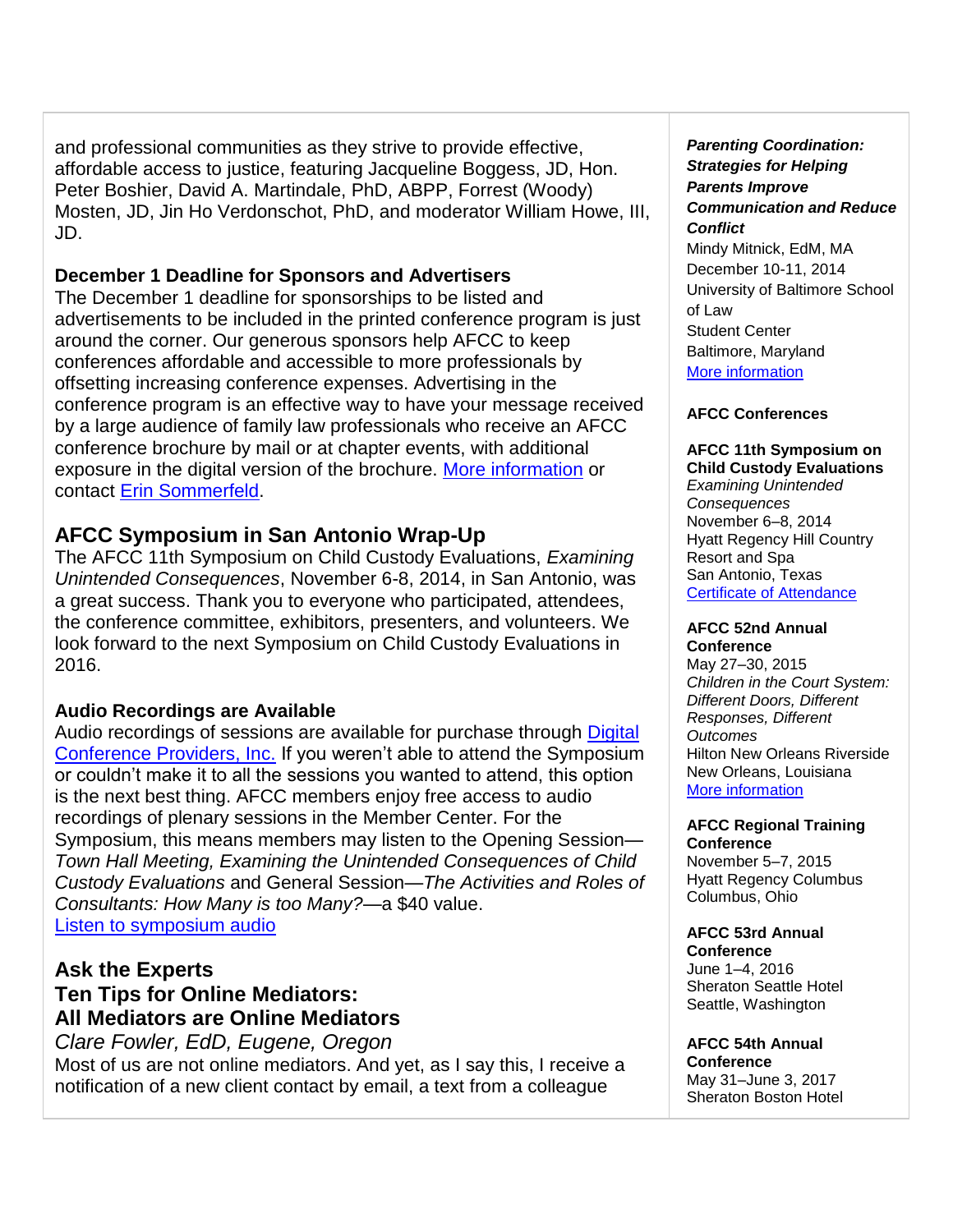saying that a revised agreement is being placed in Dropbox, and my calendar jingle reminds me of a meeting in ten minutes. There seems to be a stigma among some related to online mediation. When I, like most of us, picture an online mediator, I see someone who is more concerned with technology than connecting with clients, a professional more fascinated by gadgets than by being present at the mediation table. Many of us fall into this trap, where we do not self-identify as online mediators, but we use the same online tools. [Read more](http://afcc.networkats.com/members_online/utilities/emailct.asp?f942a1a8e4cc5fb92a0467ed9a37e698dc9195d7cdfa29b97e7f79b4f2df505940714aebb27d50c4)

# **AFCC Board of Directors Endorse IAALS Paper**

At the meeting of the AFCC Board of Directors in San Antonio earlier this month, the board unanimously approved an endorsement of the recent report, *[The Modern Family Court Judge: Knowledge, Qualities](http://afcc.networkats.com/members_online/utilities/emailct.asp?63e9a1dc87f88b7a4730b1d285fa842b6592e6cbcdfa29b97e7f79b4f2df505940714aebb27d50c4)  [and Skills for Success](http://afcc.networkats.com/members_online/utilities/emailct.asp?63e9a1dc87f88b7a4730b1d285fa842b6592e6cbcdfa29b97e7f79b4f2df505940714aebb27d50c4)* by the [Institute for the Advancement of the](http://afcc.networkats.com/members_online/utilities/emailct.asp?826ed7569df355474ad9825b22410076ca1c9b81cdfa29b97e7f79b4f2df505940714aebb27d50c4)  [American Legal System \(IAALS\).](http://afcc.networkats.com/members_online/utilities/emailct.asp?826ed7569df355474ad9825b22410076ca1c9b81cdfa29b97e7f79b4f2df505940714aebb27d50c4) The report was developed as part of the [IAALS's Honoring Families Initiative \(HFI\)](http://afcc.networkats.com/members_online/utilities/emailct.asp?cd6f72dccce04c26d24f03b02ebf3b8f9ba3f612cdfa29b97e7f79b4f2df505940714aebb27d50c4) and in partnership with a working group made up of HFI Advisory Committee Members. The report describes the special nature of a family court judge and the importance of having a highly skilled and dedicated judicial officer making decisions for families.

# **Virginia Child Custody Project Launched**

The Roy Rosenzweig Center for History and New Media is pleased to announce the launch of the [Virginia Child Custody Project.](http://afcc.networkats.com/members_online/utilities/emailct.asp?1f4fa8e73f35d64e51534c0cd958d38e6dec9b79cdfa29b97e7f79b4f2df505940714aebb27d50c4) This freely available website explores child custody in Virginia and nationally within a broad historical and legal context with the goal of providing an impartial, interdisciplinary resource grounded in humanities scholarship. With funding from the Virginia Foundation for the Humanities and the College of Humanities and Social Sciences at [George Mason](http://afcc.networkats.com/members_online/utilities/emailct.asp?171ffc67693544a260c46943fca0841d15101b9ecdfa29b97e7f79b4f2df505940714aebb27d50c4)  [University,](http://afcc.networkats.com/members_online/utilities/emailct.asp?171ffc67693544a260c46943fca0841d15101b9ecdfa29b97e7f79b4f2df505940714aebb27d50c4) the website presents essays by leading scholars and practitioners on key issues in the complex field of child custody. Essays address topics such as the history of child custody in Virginia, the definition of family and child custody issues, child custody in the media, alternative dispute resolution, and the best interests of the child standard. Authors include AFCC members: Andrew Schepard, J. Herbie DiFonzo, Margaret Brinig, and AFCC Executive Director Peter Salem.

## **Member News**

**Debra K. Carter, PhD**, Bradenton, Florida, visited Rome, Italy, where she trained 100 court-appointed family advocates and members of the highest court in the Province of Rome. This work may result in a new system of working with families of divorce being written into Italian law. [Read more](http://afcc.networkats.com/members_online/utilities/emailct.asp?962f72a21b0bf7482e60c9eb5d2c7d7531aa6d8fcdfa29b97e7f79b4f2df505940714aebb27d50c4)

Boston, Massachusetts

**AFCC Chapter Annual Conferences**

#### **Connecticut Chapter Annual Conference**

*Managing High-Conflict Personalities in Separation and Divorce* December 5, 2014 Quinnipiac University, Hamden Campus Hamden, Connecticut [More information](http://afcc.networkats.com/members_online/utilities/emailct.asp?76f0d237f48a0d0f23e85002596f74528ccfe4cccdfa29b97e7f79b4f2df505940714aebb27d50c4)

#### **Texas Chapter Annual Conference**

*New Findings on Infant Overnights and Relocation* January 23, 2015 Tarrant Family Law Center Fort Worth, Texas [More Information](http://afcc.networkats.com/members_online/utilities/emailct.asp?bb5c736a91d6dbaf625c4277d8298b496675d724cdfa29b97e7f79b4f2df505940714aebb27d50c4)

#### **Arizona Chapter Annual Conference**

*Tomorrow is Here: Confronting the Challenges of the Modern Family* February 6–8, 2015 Sedona, Arizona [More information](http://afcc.networkats.com/members_online/utilities/emailct.asp?466b60fb405b31ccdd0f437cbc284889cf618c56cdfa29b97e7f79b4f2df505940714aebb27d50c4)

#### **California Chapter Annual Conference**

*Inventing the Future: Getting Ahead of the Curve for California's Families* February 6–8, 2015 Westin South Coast Plaza Hotel Costa Mesa, California [More information](http://afcc.networkats.com/members_online/utilities/emailct.asp?5c01b4e81f03d94d38b6ae9f82eebbb00c96abb0cdfa29b97e7f79b4f2df505940714aebb27d50c4)

#### **Washington Chapter Annual Conference**

*Shared Parenting Predicaments: Washington's Policy and Practice Concerns* March 7, 2015 Washington Athletic Club Seattle, Washington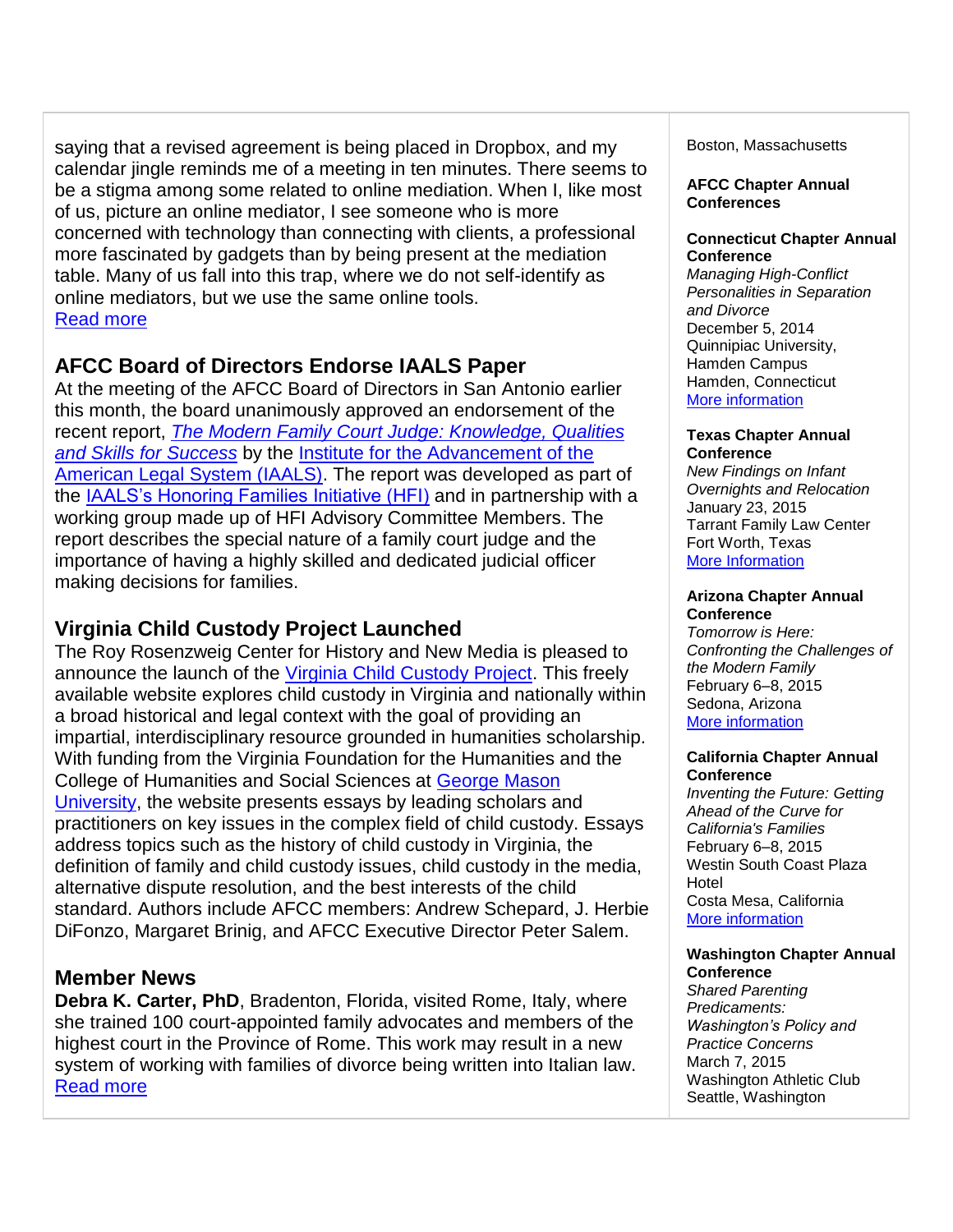**Bradley Craig, LMSW, IPR, CFLE**, Dallas-Fort Worth, Texas, has published a co-parenting handbook called *[Between Two Homes: A](http://afcc.networkats.com/members_online/utilities/emailct.asp?b16457975c07b449989d2e666f7a27877ffcb96ecdfa29b97e7f79b4f2df505940714aebb27d50c4)  [Coparenting Handbook for Families](http://afcc.networkats.com/members_online/utilities/emailct.asp?b16457975c07b449989d2e666f7a27877ffcb96ecdfa29b97e7f79b4f2df505940714aebb27d50c4)*. The book is designed to help parents remain or become co-parents and be a helpful resource for families and professionals. AFCC is credited in the acknowledgements.

**J. Herbie DiFonzo, JD, PhD**, Hempstead, New York, Maurice A. Deane School of Law, was selected to present the 46th Hofstra University Distinguished Faculty Lecture. DiFonzo, whose book, *[Intimate Associations: The Law and Culture](http://afcc.networkats.com/members_online/utilities/emailct.asp?e8c858640d70f312f36cf58d68c49f762b2b8222cdfa29b97e7f79b4f2df505940714aebb27d50c4) of American Families* (coauthored with Ruth C. Stern) was published last year, is a professor of law who has taught at Hofstra since 1995 and teaches courses in family law, civil procedure, and alternatives to litigation. His lecture was titled *Dilemmas of Shared Parenting in the 21st Century: How Law and Culture Shape Child Custody*.

**Jeremy S. Gaies, PsyD**, and **James B. Morris, Jr., PhD**, Tampa, Florida, have written a new book, *[Mindful Co-parenting: A Child-Friendly](http://afcc.networkats.com/members_online/utilities/emailct.asp?0f82302618690cebf5e5dca3a2d6aeaf66731eeccdfa29b97e7f79b4f2df505940714aebb27d50c4)  [Path through Divorce](http://afcc.networkats.com/members_online/utilities/emailct.asp?0f82302618690cebf5e5dca3a2d6aeaf66731eeccdfa29b97e7f79b4f2df505940714aebb27d50c4)*. The book is a concise guide for parents who are considering or pursuing divorce. The book advocates tuning into the needs of the children at every step in the process, from legal decisions to co-parenting approaches.

**Joryn Jenkins**, Tampa, Florida, has written a book, *[War or Peace](http://afcc.networkats.com/members_online/utilities/emailct.asp?3e7b0c889ef7f324ed2c2feae7cf3ebc5146afdacdfa29b97e7f79b4f2df505940714aebb27d50c4)* for anyone contemplating divorce. *War or Peace* illustrates, with true stories, how personal choices impact how marriages end and what can be done to ensure they end with dignity and self-respect intact.

## **Chapter News**

Congratulations to **Alberta**, **Connecticut**, **Illinois**, **Indiana**, and **Wisconsin**! These chapters were granted chartered chapter status by the AFCC Board of Directors at their meeting in San Antonio. Chartered chapter status means that a provisional chapter has met certain requirements and benchmarks. Members wishing to add chapter memberships can do so via the [AFCC website](http://afcc.networkats.com/members_online/utilities/emailct.asp?4f41c28b2a1ac2f8915634cd347583b5f872f635cdfa29b97e7f79b4f2df505940714aebb27d50c4) or call the AFCC office at 608-664-3750.

The **Florida Chapter**, at its Annual Conference, held October 16–18, 2014, in Tampa, honored former AFCC President **Linda Fieldstone**, as the recipient of The Hugh E. Starnes Community Service Award. Linda, also a former president of the Florida Chapter, is a supervisor of Family Court Services for Florida's Eleventh Judicial Circuit (Miami-Dade). She has remained an active member of the chapter, most recently co-

#### [More information](http://afcc.networkats.com/members_online/utilities/emailct.asp?8de5fbaec63d288ce1f79c6149710495f6a983cecdfa29b97e7f79b4f2df505940714aebb27d50c4)

## **Oregon Chapter Annual**

**Conference** *The Rising Tides of Shared Parenting* April 10, 2015 The Grotto Conference Center Portland, Oregon [More information](http://afcc.networkats.com/members_online/utilities/emailct.asp?24804180c81838bb81f20858d01143338e47ed67cdfa29b97e7f79b4f2df505940714aebb27d50c4)

#### **Australia Chapter Annual Conference**

*Building Bridges: A Multidisciplinary Approach to Family Law* August 14-15, 2015 Sydney Shangri La Hotel Sydney, Australia [More information](mailto:drjenniferneoh@gmail.com) 

## **Join AFCC**

Are you a member? **[Join](http://afcc.networkats.com/members_online/utilities/emailct.asp?aa9d348d1526782dff174f281198df157e5870a2cdfa29b97e7f79b4f2df505940714aebb27d50c4) or [Renew](http://afcc.networkats.com/members_online/utilities/emailct.asp?b736f23842b7b412fb0f759a77e8b713aff78ecacdfa29b97e7f79b4f2df505940714aebb27d50c4)** 

AFCC offers member benefits that promote excellence in the field of family law and in your practice. Read more about [member benefits.](http://afcc.networkats.com/members_online/utilities/emailct.asp?5ad83c6b1256b4db5254bd78ee44ad82d6fdb535cdfa29b97e7f79b4f2df505940714aebb27d50c4)

#### **Ask the Experts**

Is there a topic you would like to see covered by an AFCC Ask the Experts piece? [Suggest a topic](mailto:editor@afccnet.org)

#### **AFCC Chapters**

Network and share your interdisciplinary view of family court matters on the local level. There are currently chapters in the following states, provinces, and country:

**Australia Alberta Arizona California**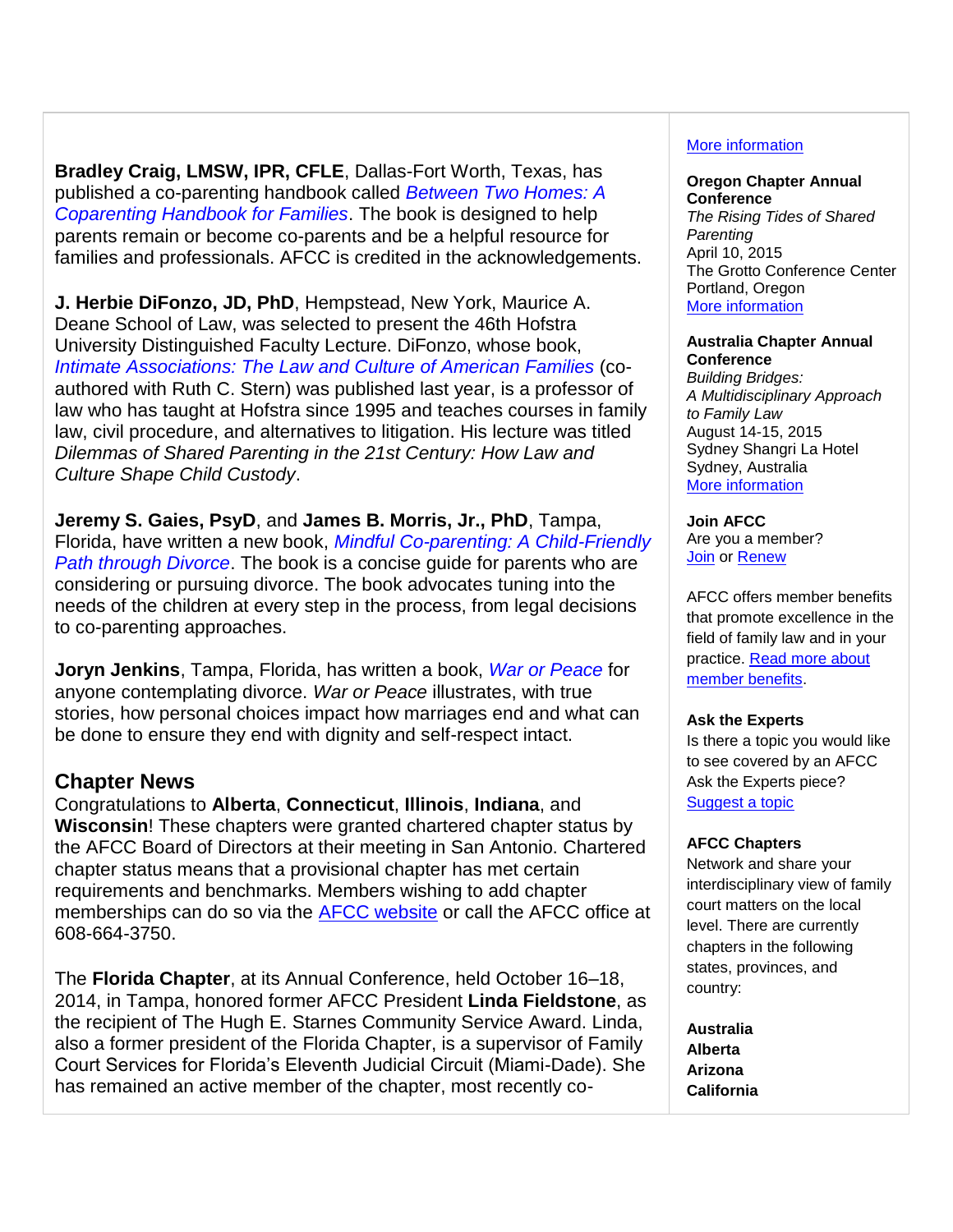chairing, with the Honorable Michelle Morley, Circuit Judge for the Fifth Circuit (Sumter County) a statewide task force on elder care coordination, which has just published proposed guidelines for elder care coordinators. The award is named in honor of one of the Florida Chapter's founders, **Hon. Hugh E. Starnes**, also a former AFCC President.

Congratulations to **Rachel Birnbaum**, the new President of the **Ontario Chapter**.

# **AFCC Publication of the Month**

**Essays from the Family Court Review: Domestic Violence**

Researchers and professionals across practice settings examine the question of screening and assessment to determine the context of domestic violence, and its attendant risks and implications for children and their custody-disputing parents. The editors of this volume are **Gabrielle Davis** and **Nancy Ver Steegh**. Gabrielle Davis is a Legal and Policy Advisor with the Battered Women's Justice Project. Nancy Ver Steegh is the Past President of AFCC and Professor of Law at William Mitchell College of Law in St. Paul, Minnesota. She will present a related session at the AFCC Annual Conference in New Orleans titled, *IPV Guidelines for Child Custody Evaluation*. AFCC members enjoy a 15% discount on publications. [Order today](http://afcc.networkats.com/members_online/utilities/emailct.asp?3e588cd429a928fb91be5c11b21f5ee476e9fb7acdfa29b97e7f79b4f2df505940714aebb27d50c4)

# **Call for Nominations—AFCC Awards**

Nominate a colleague or a program for one of the following AFCC awards by March 15, 2015. Awards will be presented at the AFCC 52nd Annual Conference in New Orleans. The John E. VanDuzer Distinguished Service Award recognizes outstanding contributions and/or achievements by AFCC members; the Stanley Cohen Research Award, sponsored by the Oregon Family Institute, recognizes outstanding research and/or achievements in the field of family and divorce; and the Irwin Cantor Innovative Program Award recognizes innovation in court-connected or court-related programs created by AFCC members.

More [information](http://afcc.networkats.com/members_online/utilities/emailct.asp?932145ef2528e8e4c75163ff8e49cf1a6c540d45cdfa29b97e7f79b4f2df505940714aebb27d50c4) 

# **Family Law in the News Voters Reject Equal Parenting Rights**

*Courtesy of the Bismarck Tribune*

Voters rejected Measure 6 with 62 percent voting against giving both a mother and a father equal parental rights and responsibilities in child custody cases. The measure would have created a presumption that

**Colorado Connecticut Florida Illinois Indiana Louisiana Maryland Massachusetts Minnesota Missouri New Jersey New York Ohio Ontario Oregon Texas Washington Wisconsin** [Add an AFCC Chapter to your](http://afcc.networkats.com/members_online/utilities/emailct.asp?4f41c28b2a1ac2f8915634cd347583b5f872f635cdfa29b97e7f79b4f2df505940714aebb27d50c4)  [membership](http://afcc.networkats.com/members_online/utilities/emailct.asp?4f41c28b2a1ac2f8915634cd347583b5f872f635cdfa29b97e7f79b4f2df505940714aebb27d50c4)

## **AFCC Networks**

New Zealand

The opinions expressed in articles published or linked to in the *AFCC eNEWS* are those of the authors and do not necessarily reflect the positions of the Association of Family and Conciliation Courts.

Readers are welcomed and encouraged to forward this enewsletter to interested colleagues.

About the *[AFCC eNEWS](http://afcc.networkats.com/members_online/utilities/emailct.asp?b8255c69c82bf6240e4a122b73528d7a9b827289cdfa29b97e7f79b4f2df505940714aebb27d50c4)*

**Editor:**  Erin Sommerfeld [editor@afccnet.org](mailto:editor@afccnet.org)

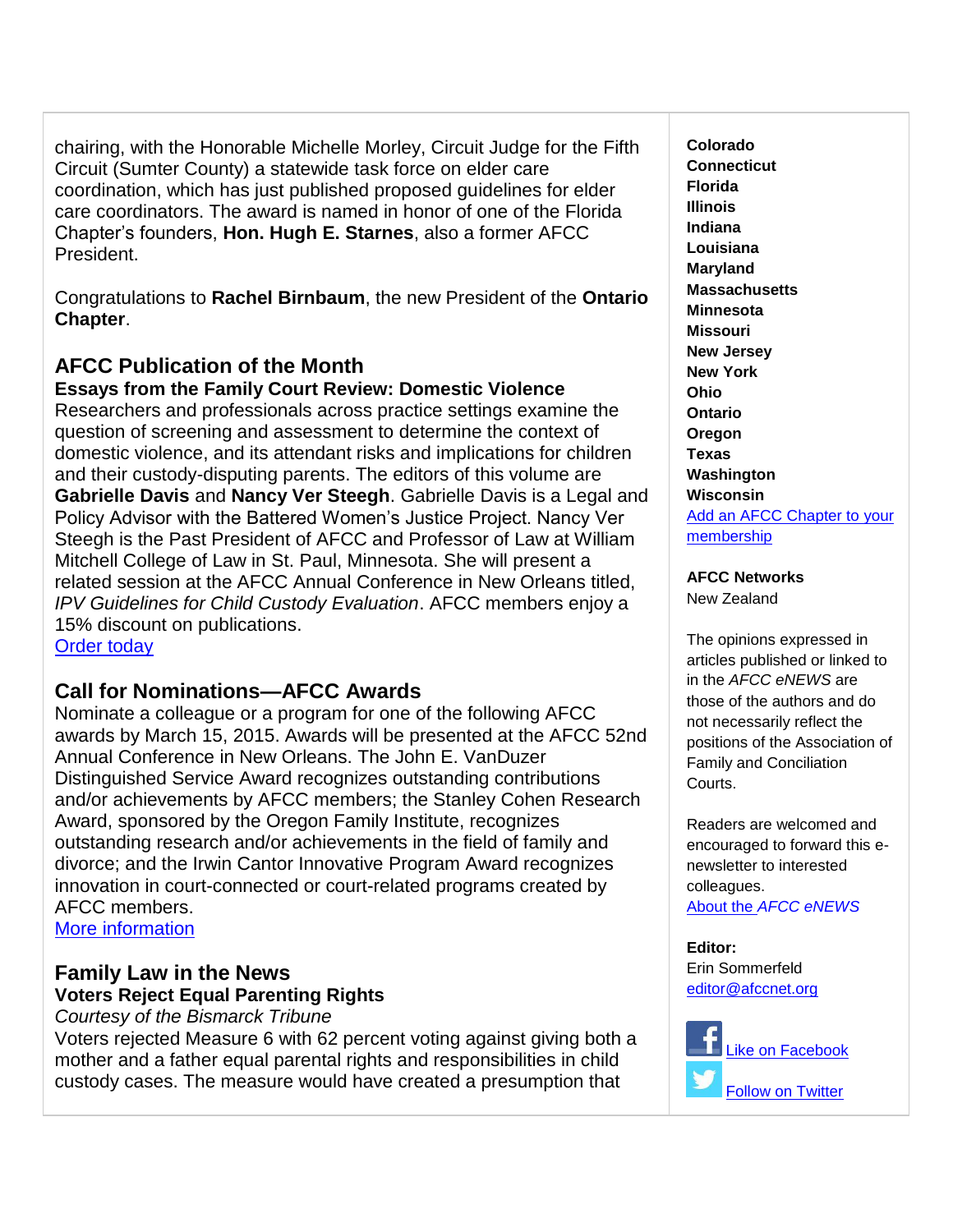each parent is fit to care for a child unless clear and convincing evidence shows otherwise. [Read more](http://afcc.networkats.com/members_online/utilities/emailct.asp?4c931746a2f16df531dfb0a3adb977c7cc38da8fcdfa29b97e7f79b4f2df505940714aebb27d50c4)

### **Four Ways to Divorce-Proof Your Marriage**

*Scott Stump, courtesy of TODAY*

If you want to increase the odds of having a marriage that doesn't end in divorce, just make more than \$50,000 a year, go to church more often, and date for at least three years before you decide to tie the knot. Those are the findings of a [study](http://afcc.networkats.com/members_online/utilities/emailct.asp?0f66c75df2b056c68c9f15bfac5ae7d57d51d755cdfa29b97e7f79b4f2df505940714aebb27d50c4) by Emory University researchers Andrew Francis and Hugo Mialon titled, *A Diamond is Forever and Other Fairy Tales: The Relationship between Wedding Expenses and Marriage Duration*.

[Read more](http://afcc.networkats.com/members_online/utilities/emailct.asp?bb32d3dd8fb254d8706af1e7dd610b77ef94b1e0cdfa29b97e7f79b4f2df505940714aebb27d50c4)



#### **[Unsubscribe](mailto:afcc@afccnet.org)**

AFCC

6525 Grand Teton Plaza

Madison, WI 53719 Phone: 608-664-3750 Fax: 608-664-3751 [afcc@afccnet.org](mailto:afcc@afccnet.org)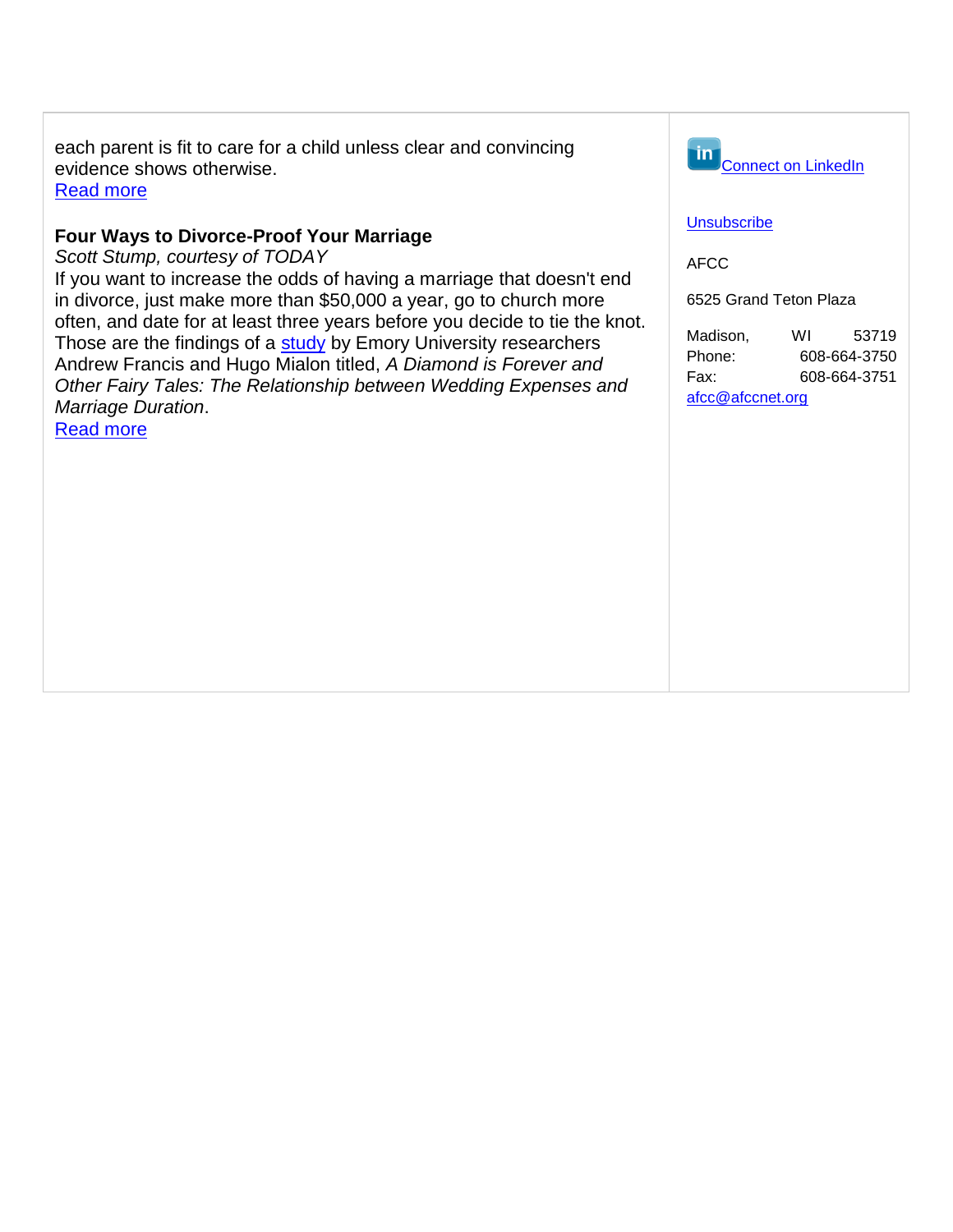

**Ask the Experts Ten Tips for Online Mediators: All Mediators are Online Mediators** *Clare Fowler, EdD, Eugene, Oregon*

Most of us are not online mediators.

*And yet, as I say this, I receive a notification of a new client contact by email, a*  text from a colleague saying that a revised agreement is being placed in Dropbox, *and my calendar jingle reminds me of a meeting in ten minutes.* 

There seems to be a stigma among some related to online mediation. When I, like most of us, picture an online mediator I see someone who is more concerned with technology than connecting with clients, a professional more fascinated by gadgets than by being present at the mediation table.

*Ah, another beep alerting me of a mediation request from my intake form on my website. I'll double-check my online calendar for availability, and then set up a Skype intake session with the clients.* 

Many of us fall into this trap, where we do not self-identify as online mediators, but we use the same online tools. The problem is that many of us have not taken the time to ensure we are capably and safely using these technologies. This could put us and possibly our clients at risk.

Let me encourage you to take a moment to look at the checklist below to make sure you are using thoughtful, effective, and safe online mediation practices.

### **1. Should You Use Social Media?**

If I want an Italian meal, I will look online to see what Italian restaurants are around. Then, I will rank them by the presence and visibility of those choices. A restaurant with little if any online presence appears to be less trustworthy, less connected, rarely visited, and probably on its way out. A restaurant with a vibrant online presence gives the impression that it is proud of what it provides, that it is respected by the local community, and that it has been around for a while and will be around for longer.

The simple fact is that modern clients expect any professional practice to have a social media presence. Your social media presence is a part of your overall reputation and brand. It will be a good use of a Saturday morning to create a professional social media presence on Facebook, Twitter, LinkedIn, and Google+. Also, you might consider creating two identities with two different privacy settings: a personal presence with a high amount of privacy, and a professional page with a high amount of publicly available content.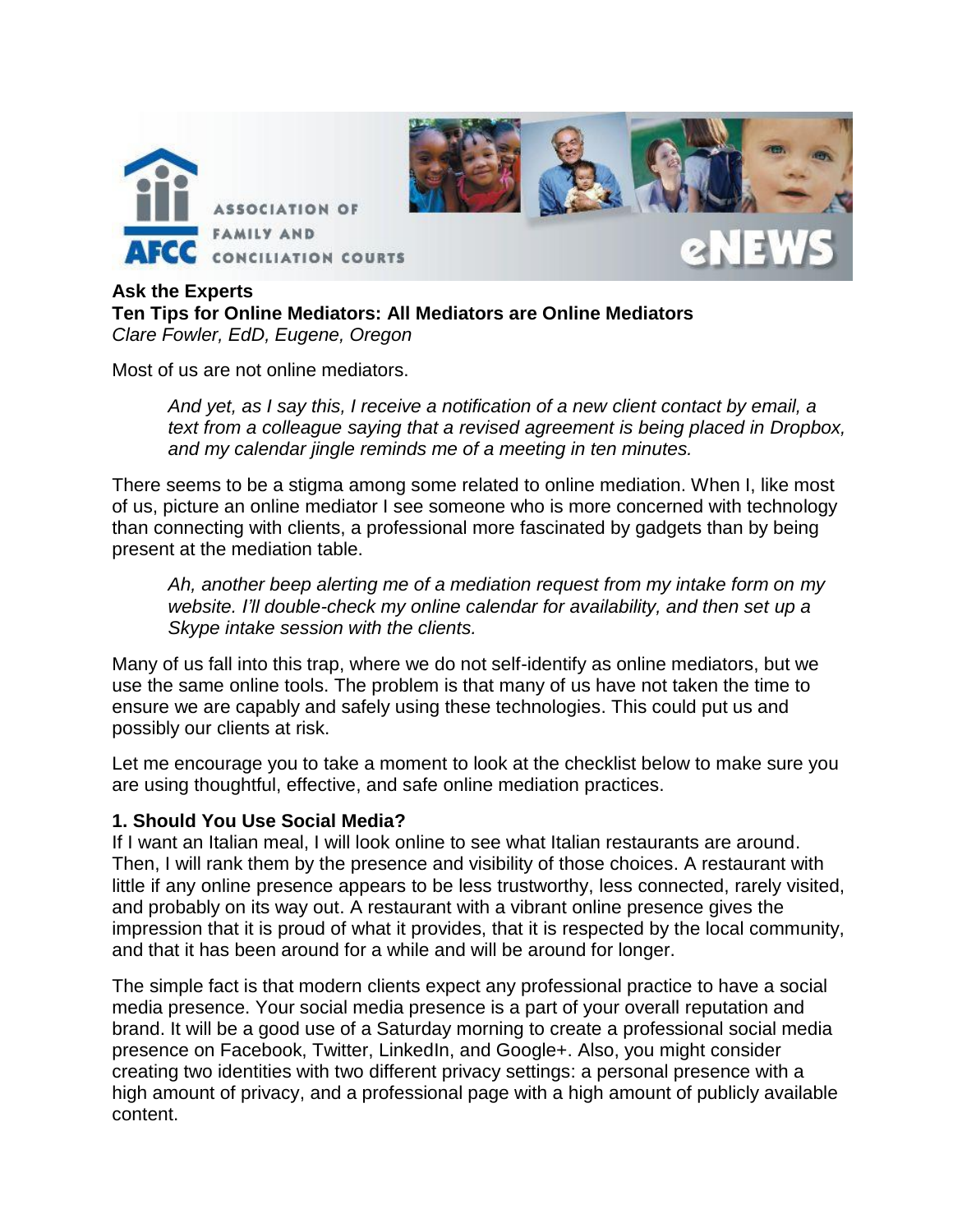## **2. Personal Information on Professional Pages?**

What information do we share on a professional social media site? This answer is changing and the norm is shifting toward sharing personalizing stories on professional sites. This is not to say anyone wants to see what you ate for dinner or pictures of your cat (cute as it may be). But your clients do want to see that there is a real person managing the site and not a robot, preferably a person who is relatable.

### **3. What is Your Brand?**

The type of information you share needs to be in-line with your brand. For instance, Belinda Jokinen, a family mediator from Washington, does the majority of her marketing through Facebook. She shares interesting quotes, shares sunset pictures from her office window, and advertises promotional discounts on her à la carte marital dissolution services. This is appealing to families searching online for dispute resolution options. Don Philbin, on the other hand, promotes a different brand through social media sites such as Twitter and his ADR Toolbox. He shares interesting academic and business related articles. What both of these mediators have mastered is the ability to sell through service. They use social media to provide a useful service, consistent with their brand identity, resulting in an informative and trustworthy online presence.

### **4. Your Mobile-Friendly Website**

Please say that you have a website! If you do not have a website, stop reading now, go get a website, then come back and finish this article. Make sure you can easily edit and grow the content on your website. As a professional mediator, you need to have your own professional website that highlights and updates your unique experience for consumers using all kinds of devices to access your information. The majority of research is now done on devices other than computers, so take a moment with your phone or tablet and look at your website. If the images and text are not displaying correctly, or you are getting frustrated having to pinch and zoom around pictures and awkward menus, realize that this is the impression and experience you are also giving your clients.

What does your website need to say? Gary Dorr, [Mediate.com](http://mediate.com/) Webshop Director, has prepared an in-depth [tutorial on this topic.](http://www.mediate.com/webshop/quickstart) Let me highlight a few key points. Your website is your online storefront. It needs to set and be consistent with your brand, as well as set balance of your professional online presence. Additional suggestions: your website needs to include a third-person description of you and your services, a description of your fees and location, and a clear path to how people can most easily hire you. The majority of clients spend 30 seconds or less on a website. Don't force them to dig for important information. Spoon-feed them!

## **5. Do-It-Yourself Design?**

Can you create your website yourself? The answer nowadays is "yes." Should you? That's a trickier question. There are some complex things to think about. First, who will design it? Second, who has access to update it? Third, how can people reach you?

*Design:* It is likely worth your investment to have a professional website company develop a mobile-friendly, custom, unique looking website, and then hand you the reins. You can begin by searching Google for mediators in your geographic area to get a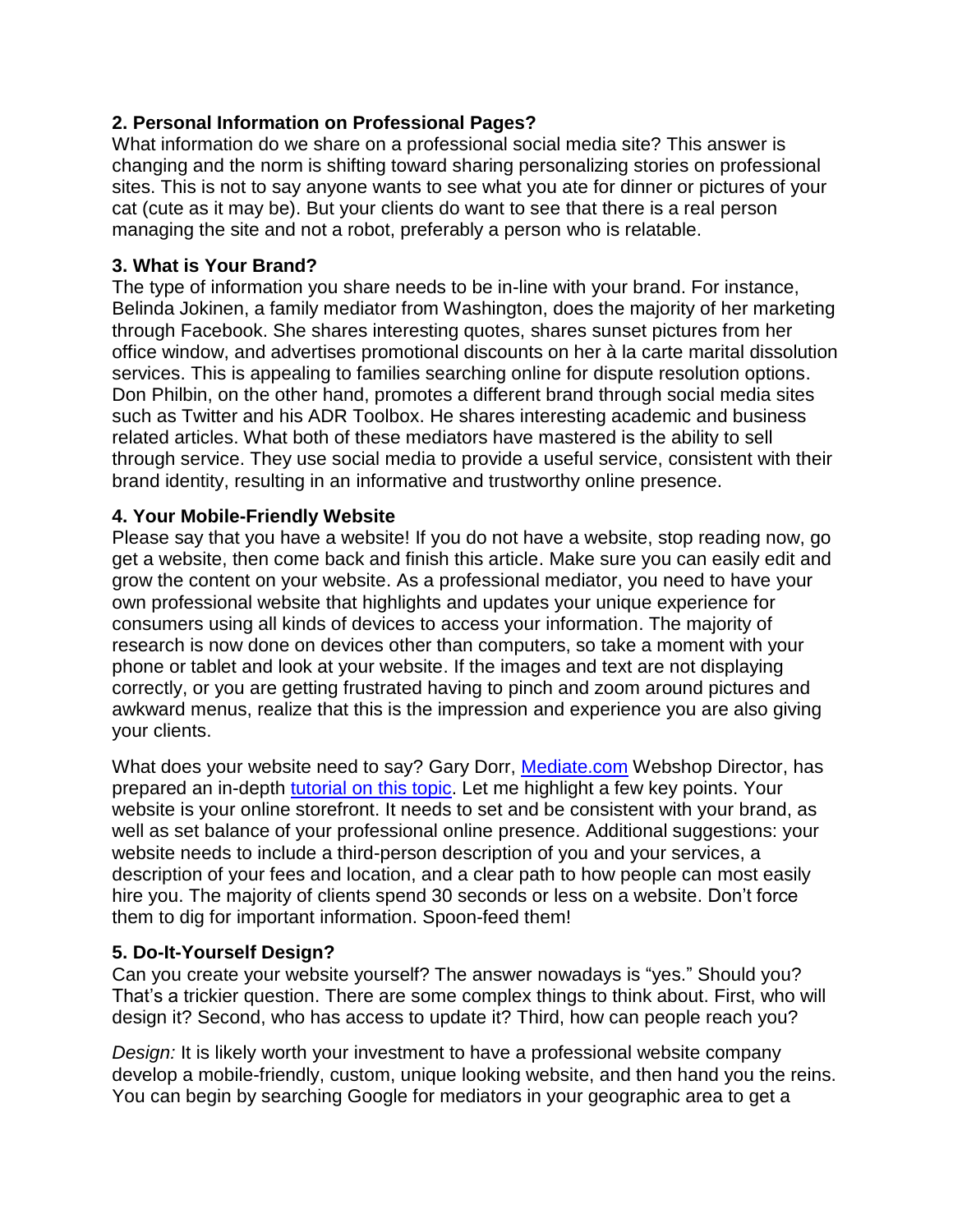sense of your competitors' websites. To say that potential clients compare mediator websites and choose the best might be simplistic, but it is often true.

*Updates:* You will appreciate it in the long run if you have a website that you can manage yourself. In other words, you do not want to pay someone every time you want to upload a new article or list a new award. As you make changes, make sure that you are being consistent with the feel of your website and your existing content. If your website looks outdated or sloppy—what will clients think of you?

*Interactivity:* Make sure that people can interact with you through your website. I was recently trying to hire a speaker for a conference. After two minutes on her website, I gave up and booked someone else. I couldn't find a way to send her an email; I couldn't find an online calendar to check her availability; I couldn't find a form where I could send her my specific details to review. So, I chose to leave her site. Her lack of preparedness on her website indicated to me the type of speaker she would be. Yes, this was a snap judgment but her website was all of the information I had to go on. Your clients will be making the same judgments on your website.

### **6. Email**

As too many politicians have found out, email does not go away. When you are emailing with your clients, it may be best to assume that every email will be shared with the other party. As a mediator, it may generally be wise to include all parties and attorneys on every email. Complete transparency can be your best weapon when it comes to "email protection." If you do not want your email to be transparent, then perhaps don't send it. Pick up the phone instead.

If you do need to send a confidential email, clearly state "CONFIDENTIAL" in the subject line. Include in the text of the email everyone that is cc'd on that email. If you need to send a picture or a large document, try to find a case management system with a secure document-sharing program (such as [www.caseloadmanager.com\)](http://www.caseloadmanager.com/). Such programs will scan for viruses, make it easier for all parties to see the original version of the file, and will increase the email being received.

Clients often tell me that they just don't have the time anymore to go through their junk mail. So, if I am sending them an important email, I follow up with a phone call alerting them to the time and subject of the email to ensure they can find it.

### **7. Online Case Management**

I am biased toward Mediate.com's Caseload Manager as this program was designed by mediators for mediators. Regardless of the case management program you choose, make sure that it has a few basic abilities:

- Multiple staff log-ins, with separate identities and access levels.
- Create and edit unlimited fields.
- Create flexible reports on the fly.
- Securely upload and share documents.
- Flexible billing.
- Timed email reminders for parties and staff.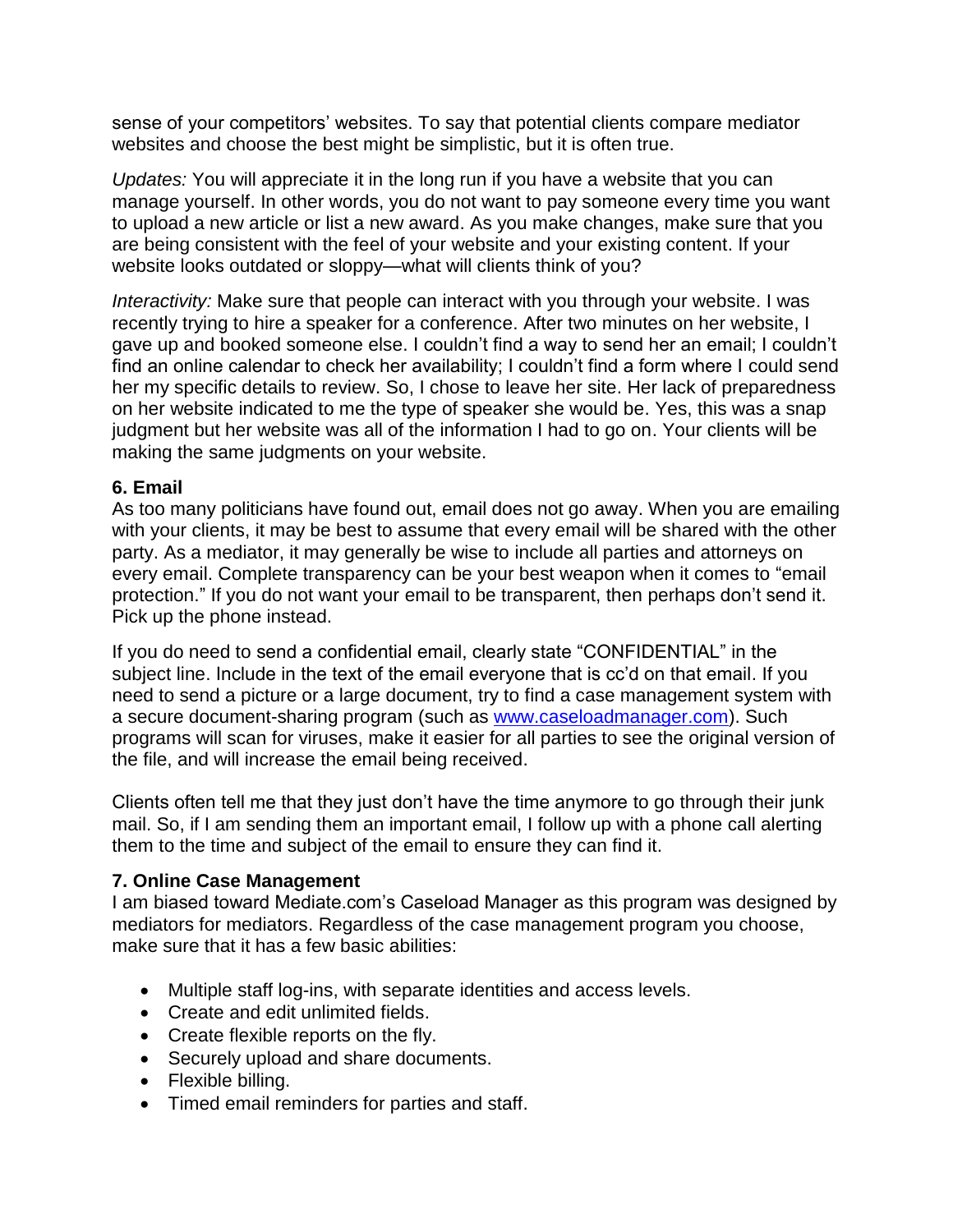Additionally, take time to research your system's security and reliability. Can you trust that you will be able to access your case information when you need to? What is the backup system for the program if, for instance, your two-year-old accidentally deletes your cases? Ideally, all of your case data should have multiple back-ups, such as an hourly, daily, and weekly back-up that you can restore if necessary. This data should then be archived and available to you as long as you need it, should you need to reference a closed case years from now.

### **8. Video-Conferencing**

The ability to meet people online by video as a part of the mediation process is a major leap forward for the mediation field. This now nearly ubiquitous technical ability is allowing people to resolve disputes that previously did not receive attention and further humanized online mediation efforts. For a variety of reasons, perhaps mostly convenience and cost (what else is new), people are using video-conferencing capabilities more and more. Mediators are wise to master video conferencing as an option for their choreography of communications.

I recommend becoming comfortable with at least two video conferencing options, such as Skype, WebEx, GoToMeeting, Zoom, and/or Google Hangouts. If you are dependent on only one system, somehow that system is always the one that does not work well for someone. Find options that are simple for clients to use, for which your clients do not have to pay anything, and allow an option where everyone is able to see each other, and where you can also create documents together.

Mediation is no longer either face-to-face or online. It is now both. You will want to integrate these video options into your practice when it best suits your clients. For instance, you might have an initial face-to-face meeting with everyone in the same room to establish trust and rapport, identify the agenda and easy points of agreement then, perhaps, have separate follow-up video meetings online to the extent that it is helpful for your clients.

Remember, video-conferencing is just one more online tool for you to use. Some cases will require every meeting to occur by face-to-face communication. Participants may prefer or need to see each other in person to trust the other party's commitment to a resolution. On the other hand, some participants feel more comfortable not being in the same room as another party. As you become more comfortable with video-conferencing, you may also choose to invest in a good microphone, as laptop microphones can be difficult in large group settings.

## **9. E-Commerce**

Every mediator has their own preferred method for billing and receiving payment. In this "age of the internet," mediators are also wise to consider whether their own preferred payment methods are most convenient for clients. Many mediators now effectively use the Square app on their phone for accepting credit card payments. You can also look into setting up a PayPal account on your iPad or tablet.